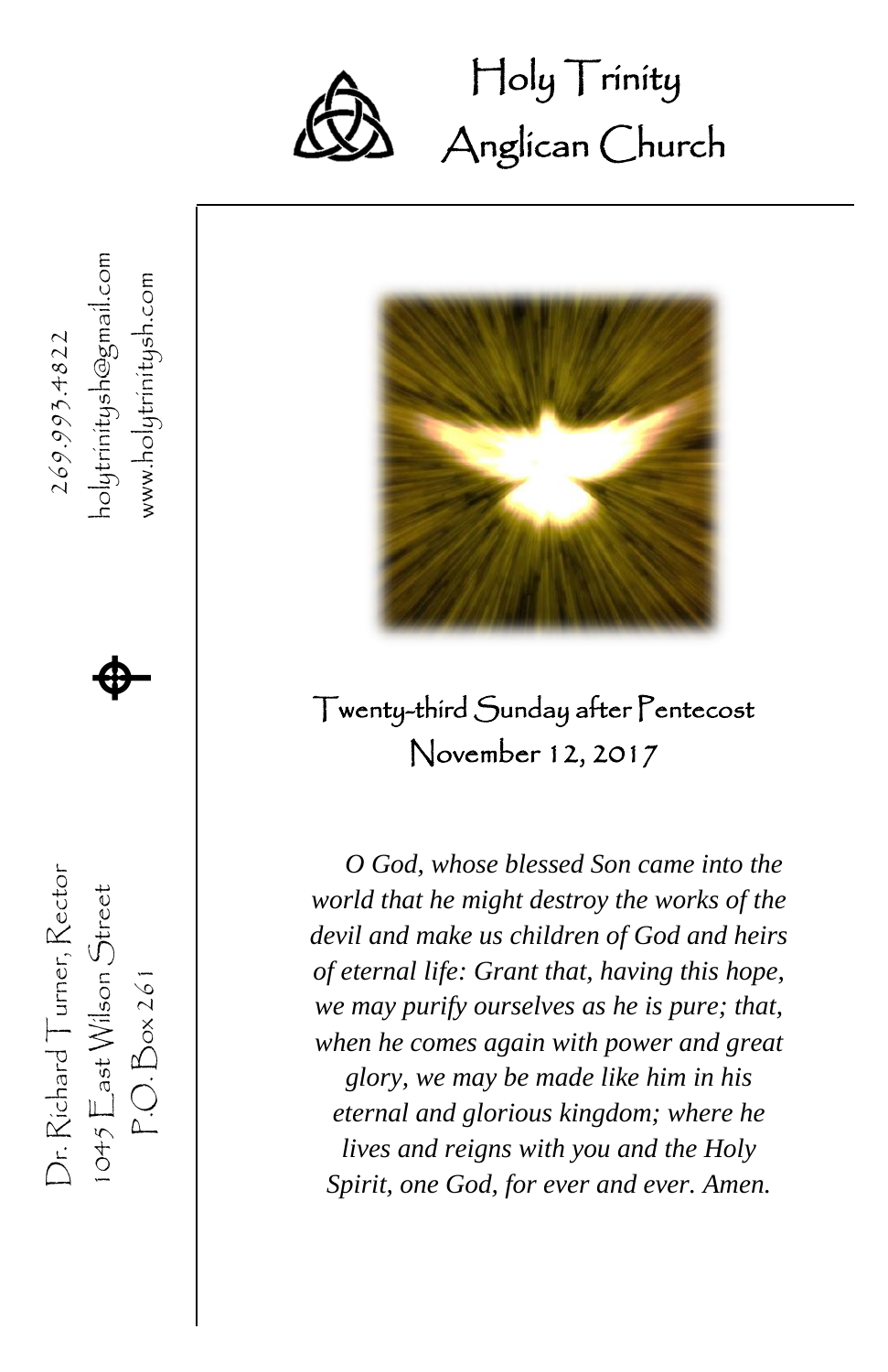## Order of Service

Call to Worship I Love You Lord Thy Word Jesus Messiah

# All Saints Photos

Opening Prayer  $First less on$   $\Delta$ mos 5:18-24

 $\mathsf{Process}$ íonal  $\mathsf{H}$ ymn Immortal, Invisible, God Only Wise

Psalm 70 Second Lesson 1 Thessalonians 4:13-18 Sequence Hymn Spirit of the Living God Gospel Matthew 25:1-13 The Sermon Fr. Richard Turner The Nicene Creed Prayers of the People Confession and Absolution The Peace Offertory Hymn Seek Ye First The Great Thanksgiving Sanctus The Lord's Prayer The Breaking of the Bread Communion Hymns Revelation Song In the Secret Prayer of Thanksgiving Recessional Hymn  $O$  God Our Help in Ages Past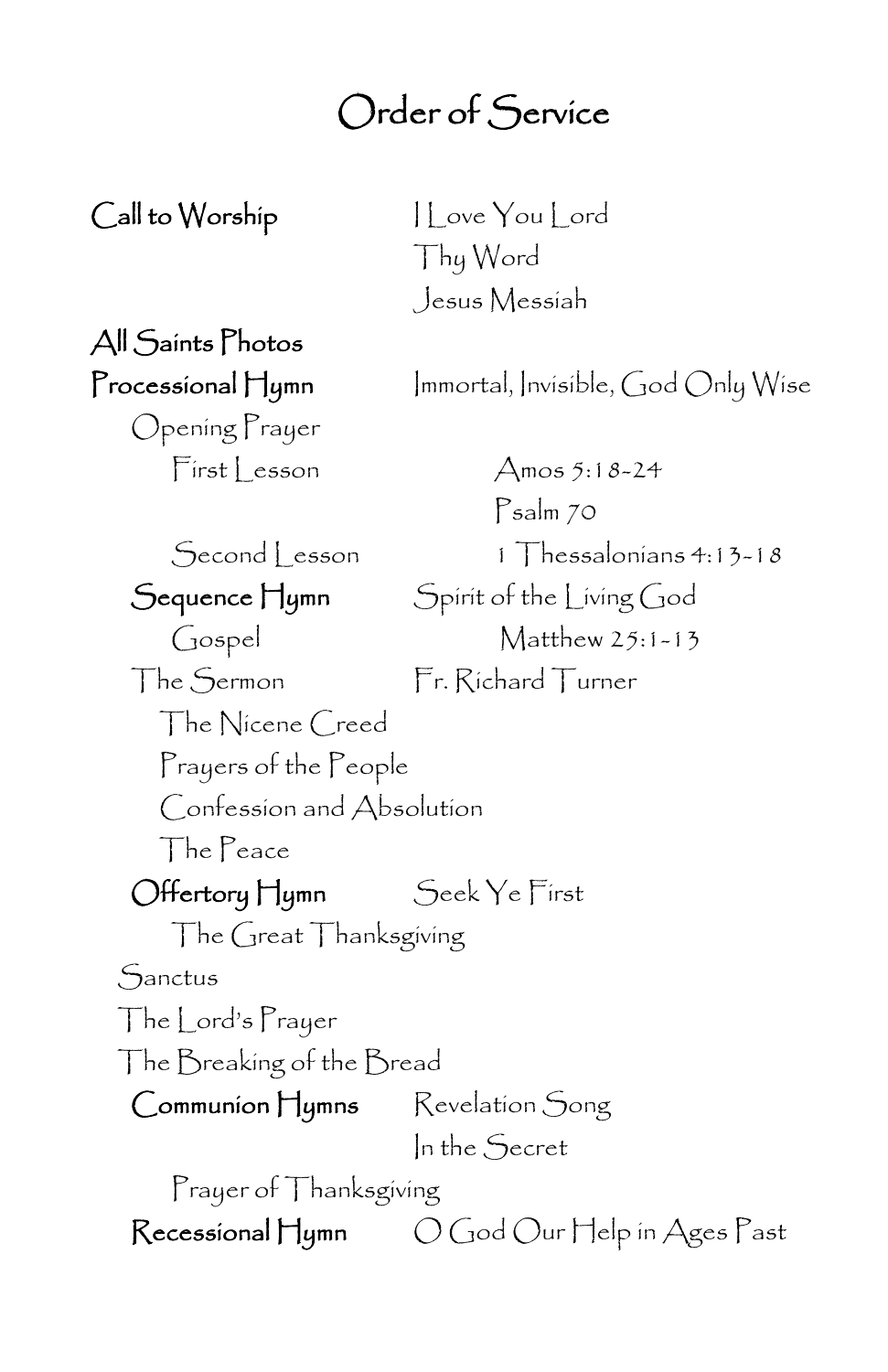### Servant Ministry

### Today

 Reader: Celia Kuick Greeter: Norm Bailey Intercessor: Lynne Maxwell Chalice: Kevin Schooley Host: Dennis & Idy DeVinney Altar Guild: Dawn Darling & Kim Maxwell Tellers: Helga Costello & Janet Moser

# $\hat{\phi}$

### Next Week

Greeter: John Michkovits Reader: Lynne Maxwell Intercessor: Todd Brugh Chalice: Walt Sicard Host: Sonya & Brad Sylvester Altar Guild: Dawn Darling & Kim Maxwell Tellers: Ron Darling & Mark Lewis

Each one should use whatever gift he has received to serve others, faithfully administering God's grace in its various forms. ~ 1 Peter 4:10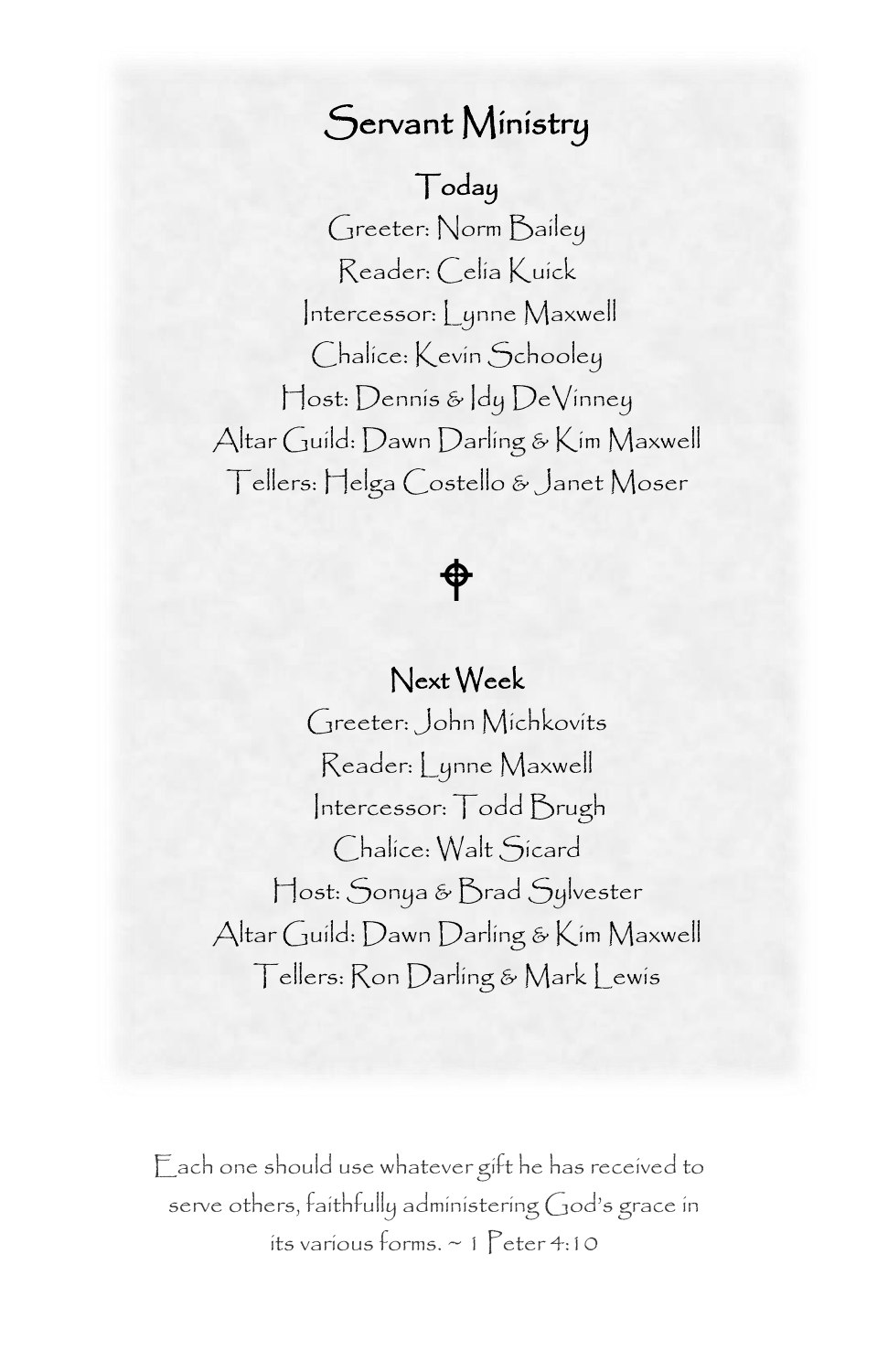

### Preparation Devotional ~ November 19<sup>th</sup>

Zephaniah 1:7, 12-18 Psalm 90:1-8, (9-11), 12

1 Thessalonians 5:1-11 Matthew 25:14-30

### The Collect

ć Stir up,  $\bigcup$  Lord, the wills of your faithful people; that they await the coming of our Lord Jesus Christ to restore all things to their original perfection; who with you and the Holy Spirit lives and reigns for ever and ever. Amen. may plenteously bring forth the fruit of good works, as they

> All baptized Christians are welcome to come to the Lord's Table. If you have a need or you wish to stand in for someone with a need, please come to the side altar where someone will pray with you.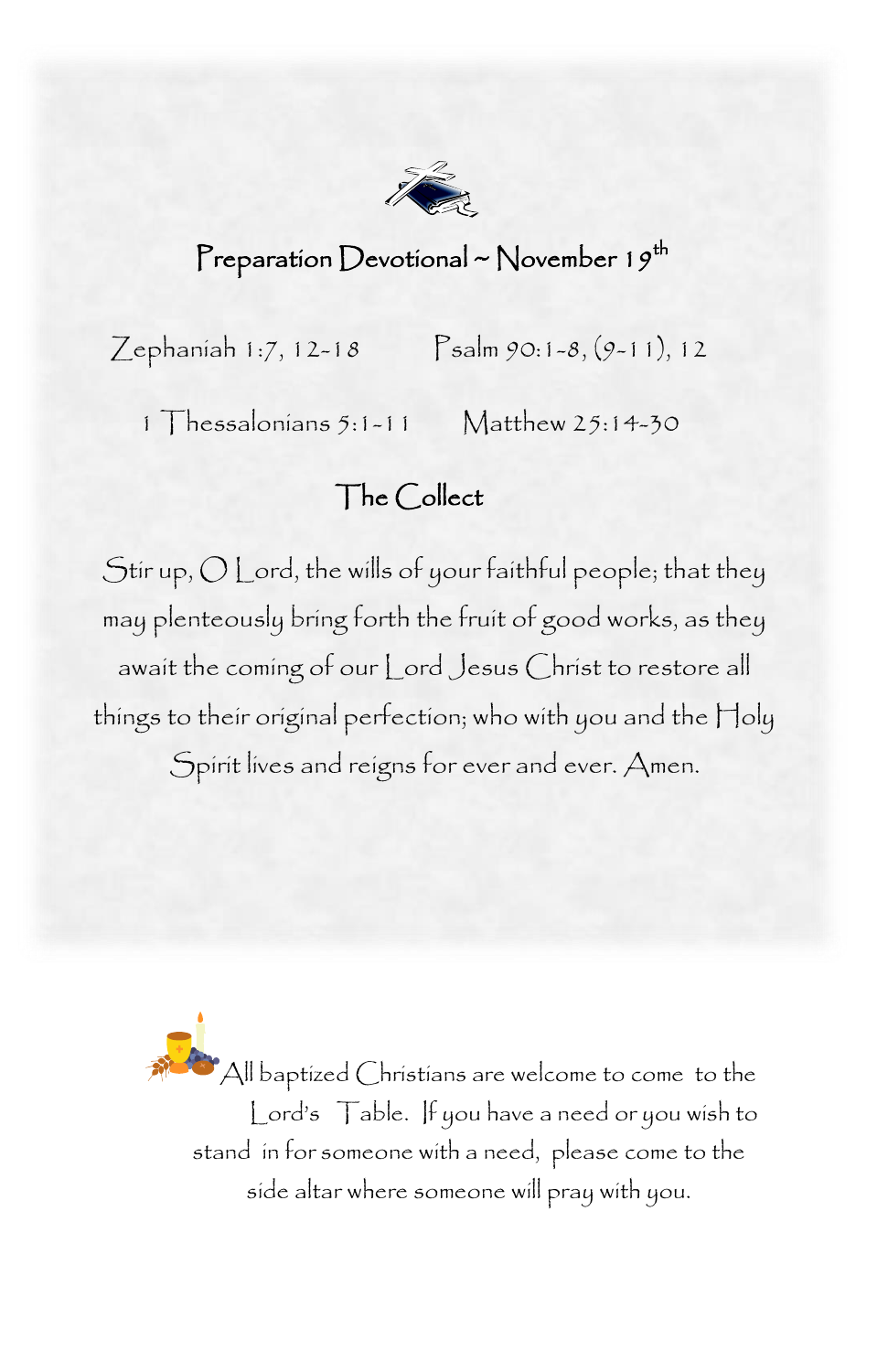# HTAC This Week

# M 11/13

| <i>Group</i> Prayer |  |
|---------------------|--|
|                     |  |
| Vestry Meeting      |  |
|                     |  |

# $T_{11/14}$

| Women's Bible Study |  |
|---------------------|--|
| <b>TRA</b>          |  |

# W 11/15

| Men's Group           |  |
|-----------------------|--|
|                       |  |
| Journey Group         |  |
|                       |  |
| Soup Night            |  |
|                       |  |
| Praise Band Rehearsal |  |
|                       |  |
|                       |  |

# $F$ amily the Week  $\bullet$

Lucie Maxwell

### November 5, 2017

Attendance: 24

Offering: \$1215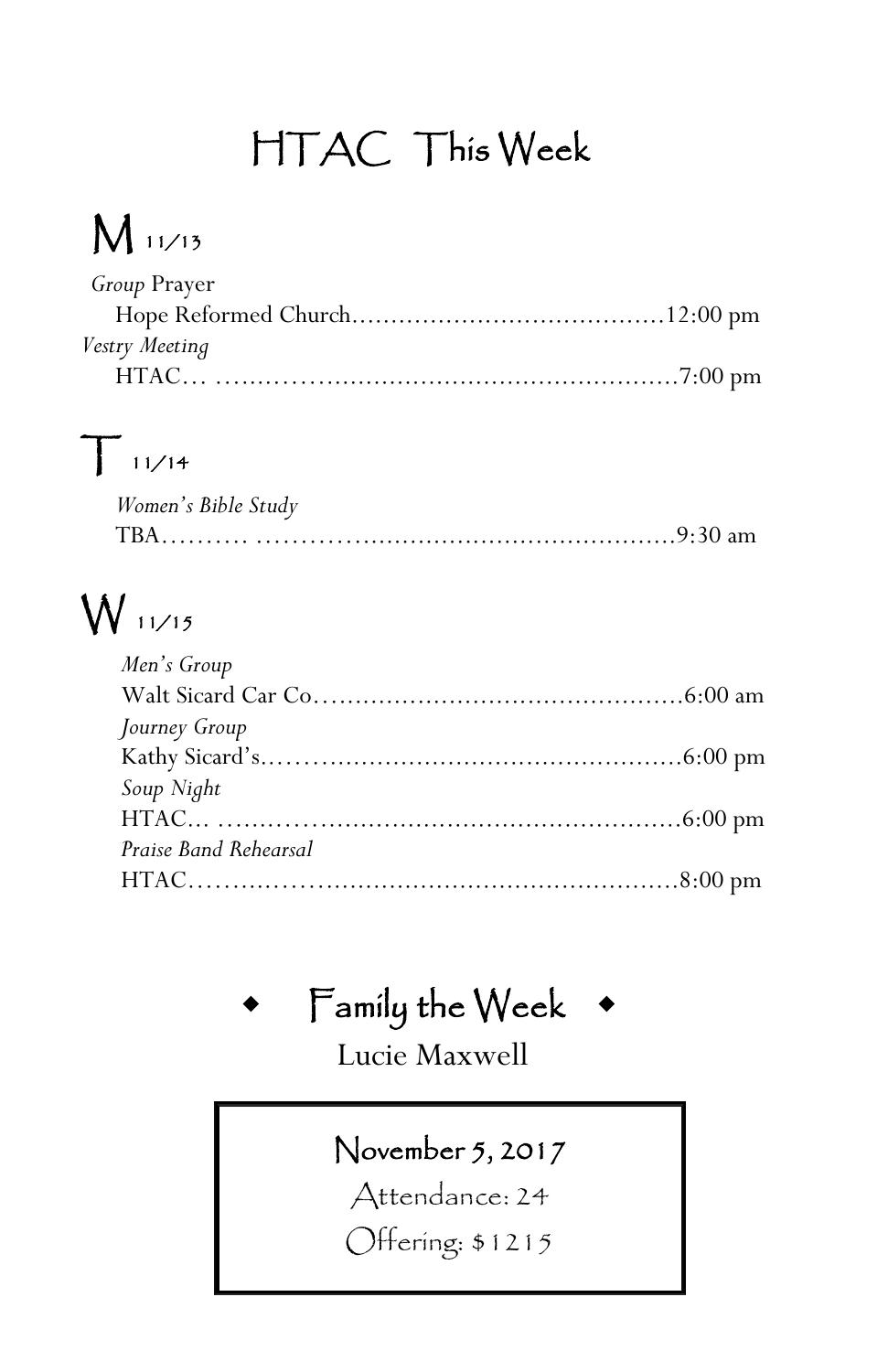## We Care I.N.C.

We Care has set an ambitious goal this Christmas: provide a complete Meal Basket for every family that signs up for Christmas assistance. That means about 400 meals. That also means a lot of churches and individuals will need to step up and provide the ingredients for those meals. Check out the bulletin board and let's see how many meals we can provide.

## Soup and Teaching

On the first and third Wednesday nights, when we meet at the building for soup nights at 6:00, Father Rick will be offering a short teaching time at 7:00pm for those who would like to participate. It will be short, about 30 minutes with opportunity for questions. We must be out of the sanctuary a little after 7:30 so the Praise Band can rehearse. The first teachings will be on the Holy Spirit.

# $10^{th}$  Anniversary Celebration Gifts

The Celebration Committee has been planning a festive weekend for us. Included in the plans is the opportunity to gift a beautiful brass stand for our Gospel and flower arrangements for our service on Sunday, November  $19<sup>th</sup>$ . The stand will be engraved to commemorate our ten years together. God truly has blessed us on this journey and we see this as a way to honor Him. If you would like to make a donation toward these gifts please use one of the pew envelopes, mark it as a Celebration Gift and place it in the offering basket. We thank you in advance for your support. Your donation is greatly appreciated.

## Servant's Ministry

Time for a new calendar! Please double check the sign-up on the back counter to be certain your name is indeed listed for those ministries in which you wish to serve. Those of you that are not serving but feel called to do so, by all means add your name to the list! The more the merrier!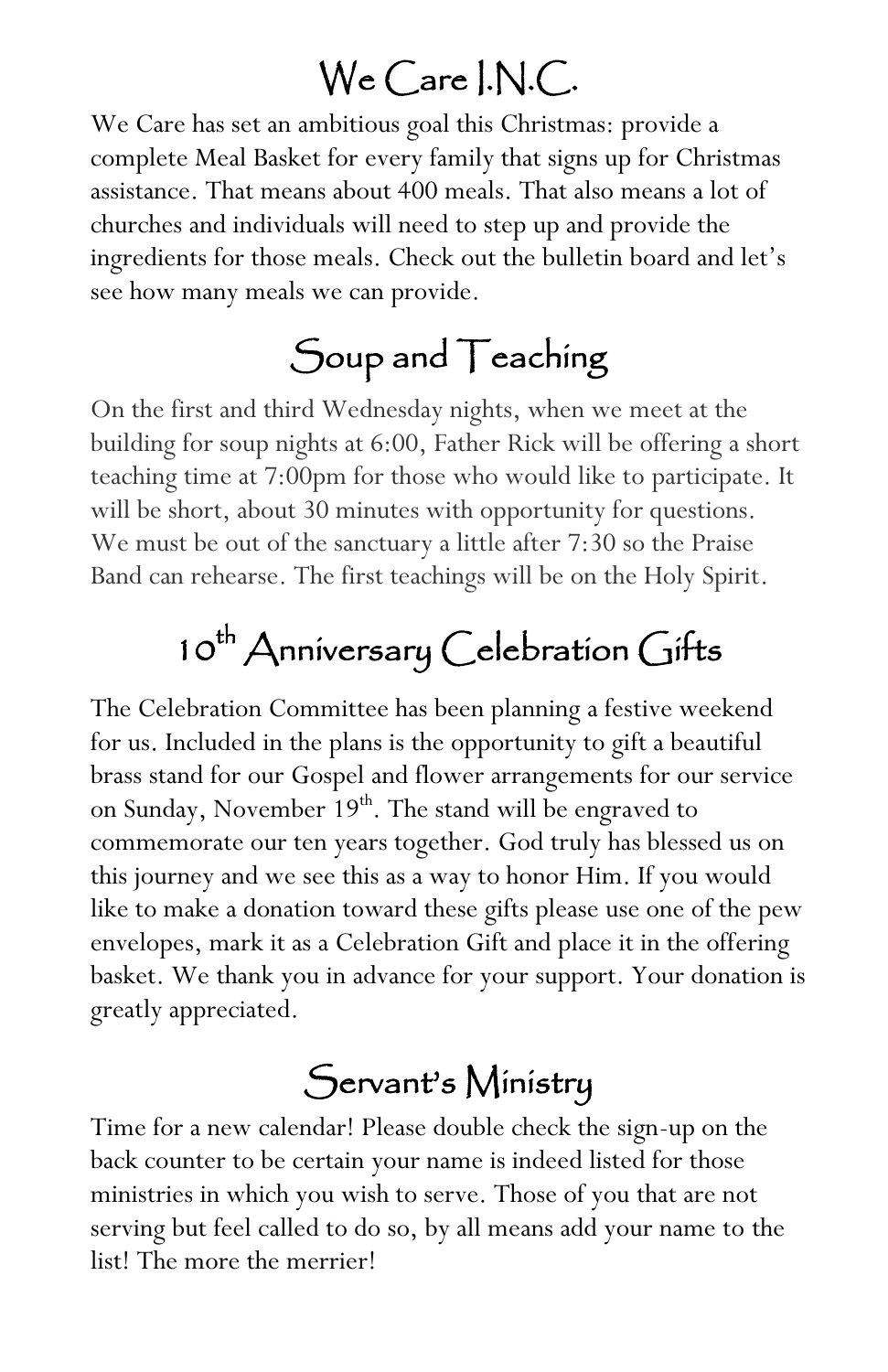## **CHRISTMAS MEAL BASKETS**

Suggestions for preparing a complete holiday meal basket for a family of 4-6. Please include all the ingredients needed to make the meal including oil, milk, butter, eggs, flour, sugar, brown sugar, etc.



For I was hungry and you gave me food, I was thirsty and you gave me drink... Matthew 25-35

#### **Main Course**

- Turkey
- Ham
- Beef or Pork Roast

#### Sides

- Dressing/stuffing mix
- Potatoes (sweet, red or white)
- Mac and cheese (ready to serve or boxed with needed add-ins)
- Vegetables (fresh / frozen / canned)
- Casserole ingredients (green bean, corn or other with recipe)
- Dinner rolls
- Fresh Cranberries (include bag of sugar) -or- canned cranberry sauce/relish
- Canned / jarred gravy or gravy mix packets

#### **Dessert**

- Prepared cake or cake mix and frosting (with needed add-ins)
- Prepared pie crust / filling / Cool Whip
- · Jello or pudding mix / Cool Whip
- Cookies (baked or cookie mix (with needed add-ins)

### **Extras**

- Breakfast items for Christmas morning family breakfast
- Cheese and crackers
- · Snacks like popcorn, potato chips, tortilla chips & salsa
- A bag of oranges or other fresh fruit
- Any holiday foods that are a tradition with your own family
- Box or bag of chocolate or Christmas candy

### **Suggestions**

- Use a wicker or plastic laundry basket or a pretty tote the family can use later
- Include a Christmas card or handwritten note wishing the family a blessed Christmas